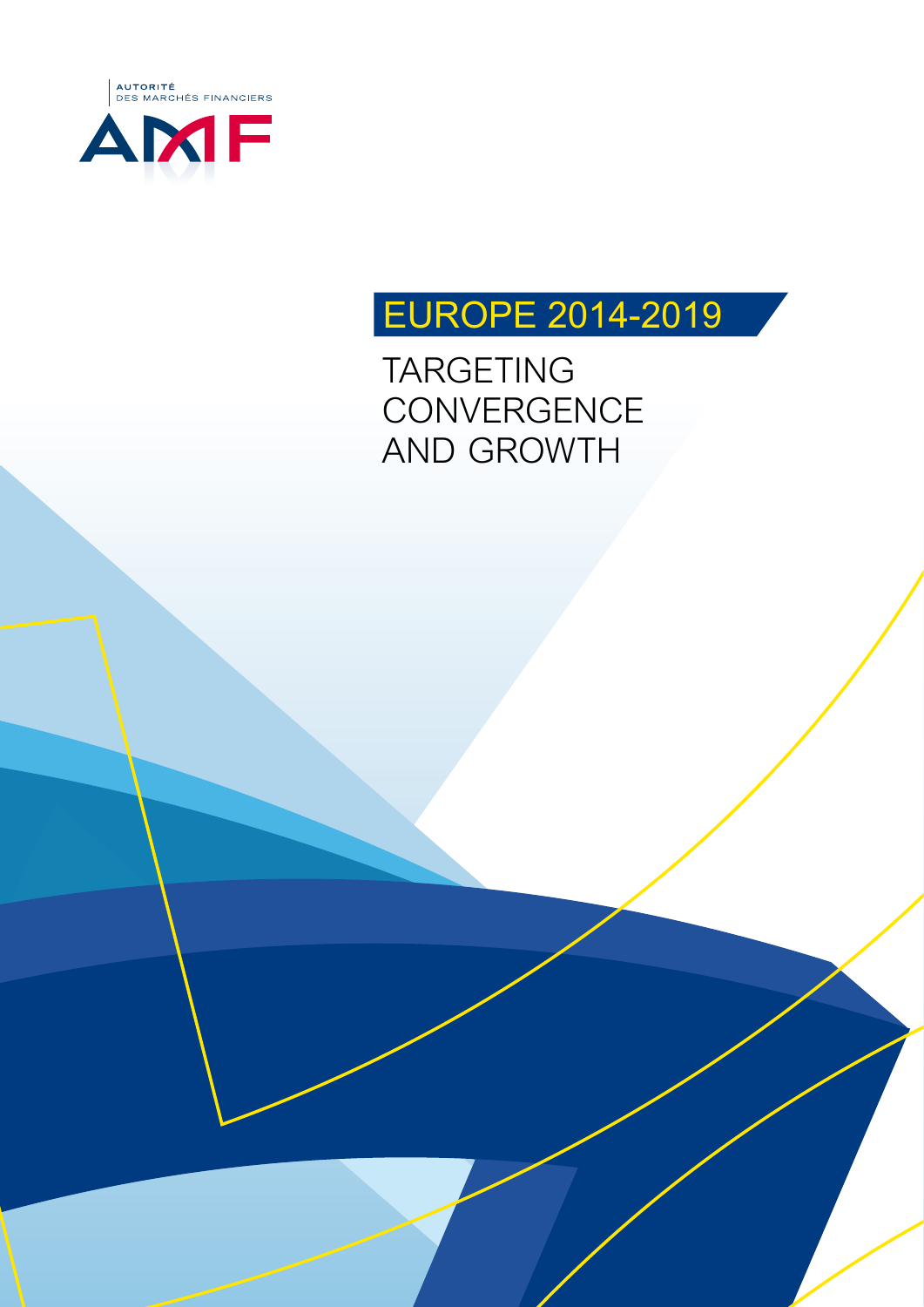# *EDITORIAL*

*What major issues will be addressed during the 2014-2019 term of the European Parliament? Although the recent period has seen intense standard-setting, bringing deep-seated changes to Europe's legislative environment and market practices, the challenges facing European lawmakers over the next five years will be equally decisive.* 



*Priorities include ensuring consistent implementation and pursuing efforts to harmonise regulatory frameworks within the European Union (EU), developing measures to foster sustainable growth and sharpen EU competitiveness, and taking action to finance the real economy. By ensuring that the recent reforms are effectively and uniformly implemented, we can give the EU fresh impetus as we get finance working for the economy.*

*To tackle these challenges, we have devised a strategy with two key objectives and eighteen measures that we believe will enable the EU to establish a consistent regulatory framework, make its presence felt on the global financial marketplace and rekindle the desire of citizens and companies alike to invest and do business. This brochure sets out the AMF's views on the challenges ahead and the avenues we can explore to build a deeper, more competitive European Single Market.*

*Gérard Rameix Chairman, Autorité des Marchés Financiers*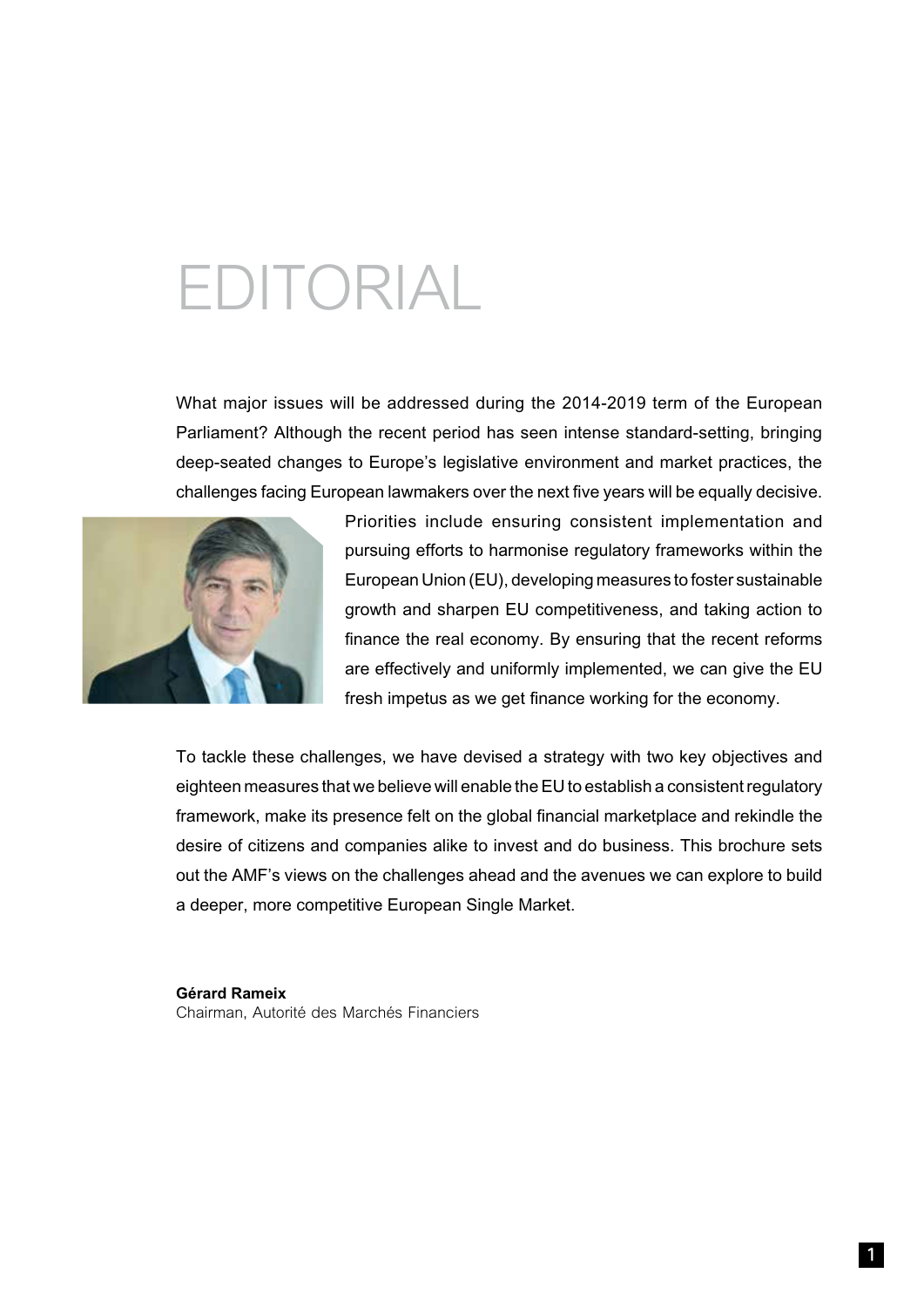# *ENSURE RULE CONVERGENCE AND IMPLEMENTATION*

*The end is in sight for the vast programme of reforms launched by the G20 more than five years ago. Europe's legislative framework has been reshaped. Many pieces of legislation have been adopted, with implementing measures still being finalised in some cases. This is particularly true for the legislation on markets in financial instruments (MiFID II). Care must be taken to make certain that the shared rules*  now in place are properly implemented. Only effective and harmonised application will ensure that the new body of rules plays its role in preserving financial stability, protecting investors and upholding *market integrity while maintaining a level playing field.*

# *ENSURE EFFECTIVE AND HARMONISED IMPLEMENTATION OF EUROPEAN RULES*

*Effective and harmonised implementation of reforms, convergence of interpretations and the emergence of a shared supervisory culture are crucial to building an internal market and ensuring fair competition within Europe. To this end, Europe's lawmakers have assigned a central role to the European Securities and Markets Authority (ESMA). ESMA must play its part to the best of its ability and make full use of the powers entrusted to it.* 

#### *Integrate ESMA more effectively in the European legislative process*

*Consulting ESMA as part of the lawmaking process helps build consistency between the principles set out in the legislation and the implementing measures. When rulemaking, the European Parliament and the Council must clearly identify those aspects where political or technical decisions are required, to avoid having to make decisions in non-legislative provisions because they were not made at political level. Europe's lawmakers must also limit and strictly regulate exceptions and national options. Otherwise, they could fall short of their objectives, particularly in terms of convergence.*

#### *Use legal tools to promote convergence*

*Effective, convergent application of standards and legislation can also be achieved through shared agreement on scope. ESMA has been given extensive powers, including the power to take emergency measures, issue recommendations when Union law is breached, prepare guidelines, opinions and Q&As, organise peer reviews and provide mediation. ESMA must use all of its powers, as only a European agency that upholds respect for the law in the common interest can assure the effectiveness of Community legislation.* 

#### *Meet the challenge of Europe-wide surveillance*

*The challenges linked to surveillance systems, and particularly IT tools, are vitally important. National competent authorities and ESMA must equip themselves with common surveillance tools and develop joint systems, notably for processing and sharing data. The quality of market data reported to the authorities must be improved and common practices developed for using these data. Cooperation in supervising cross-border transactions within the Union must be stepped up to solve problems such as online marketing of high-risk financial products (forex, CFDs).* 

*National competent authorities also need to foster a shared supervisory culture. For example, it is essential to promote convergence in regulators' supervisory practices to give better assurance as to the consistency of accounting and financial information, particularly during initial public offerings.*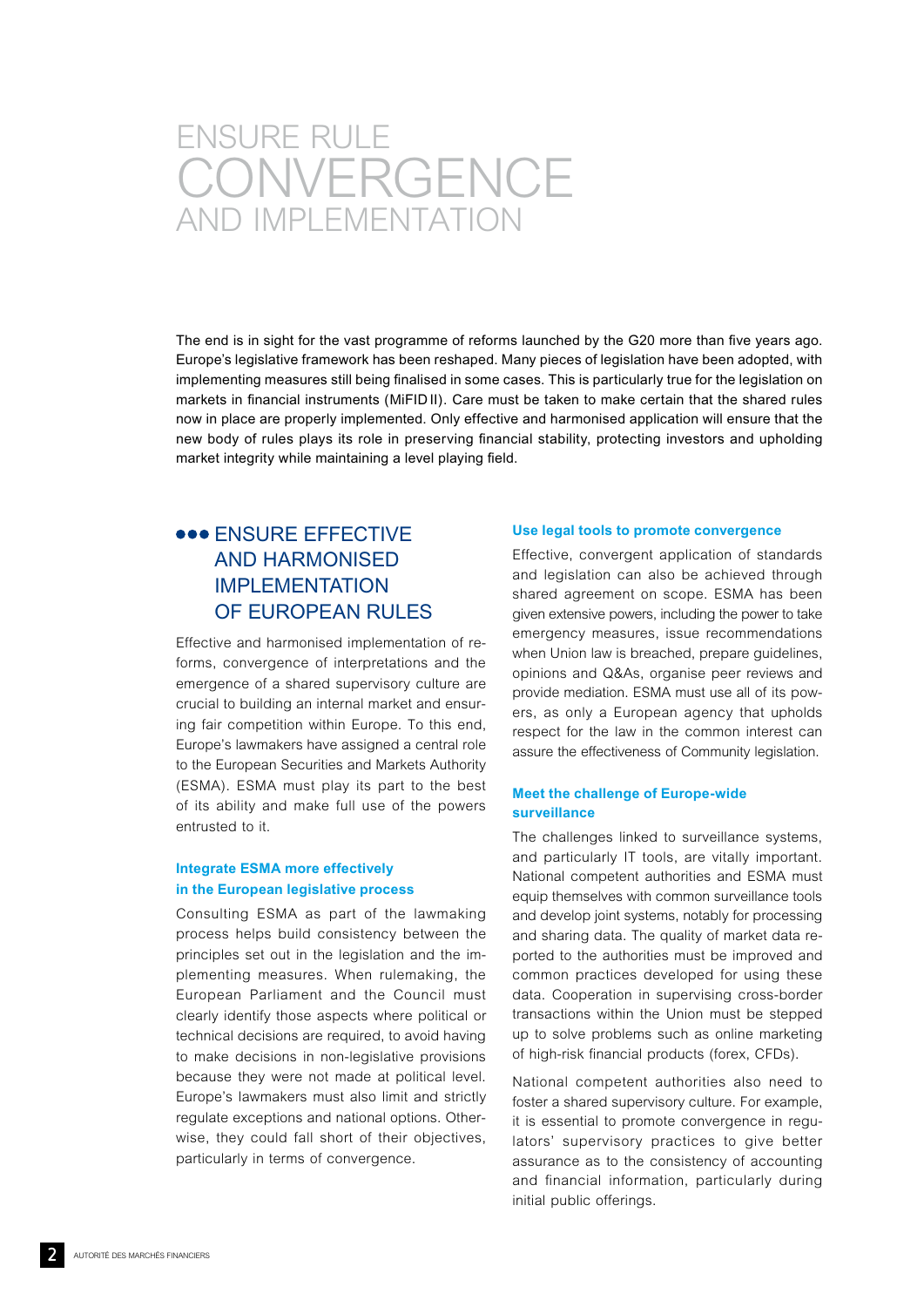## $\bullet\bullet\bullet$  **PROMOTE CROSS-***CUTTING, CONSISTENT, STABLE EUROPEAN RULES*

*The urgency with which legislation had to be passed to respond effectively to the crisis has led in some cases to multiple layers of measures, with implementation potentially raising problems in terms of combining measures or by putting different legal systems into competition with each other. Inconsistencies and gaps may become apparent when the reforms are implemented, impacting the overall effectiveness of European legislation.* 

#### *Launch an exercise to assess the rules already adopted and promote consistency*

*After five years of intense standard-setting, it is time to make sure that the efforts so far are consistent overall by conducting a technical assessment to address any problems in implementing laws and regulations that present*  *compatibility issues. For example certain definitions covering different market practices need to be compared and rendered compatible. Thus, the definitions provided for securitisation, reuse of financial collateral and market making could usefully be clarified to build greater consistency and transparency, enhance investor protection and limit risky practices.*

#### *Take a cross-cutting approach to rulemaking*

*When preparing legislation, it is important to take a cross-cutting approach that makes it possible to compare the rules applicable to different sectors, such as banking, financial markets & services and insurance, and make them compatible with each other. To give an example, this type of effort should be made for marketing rules applicable to comparable financial products sold to retail customers, which are currently subject to sector regulation (insurance/ financial markets).* 

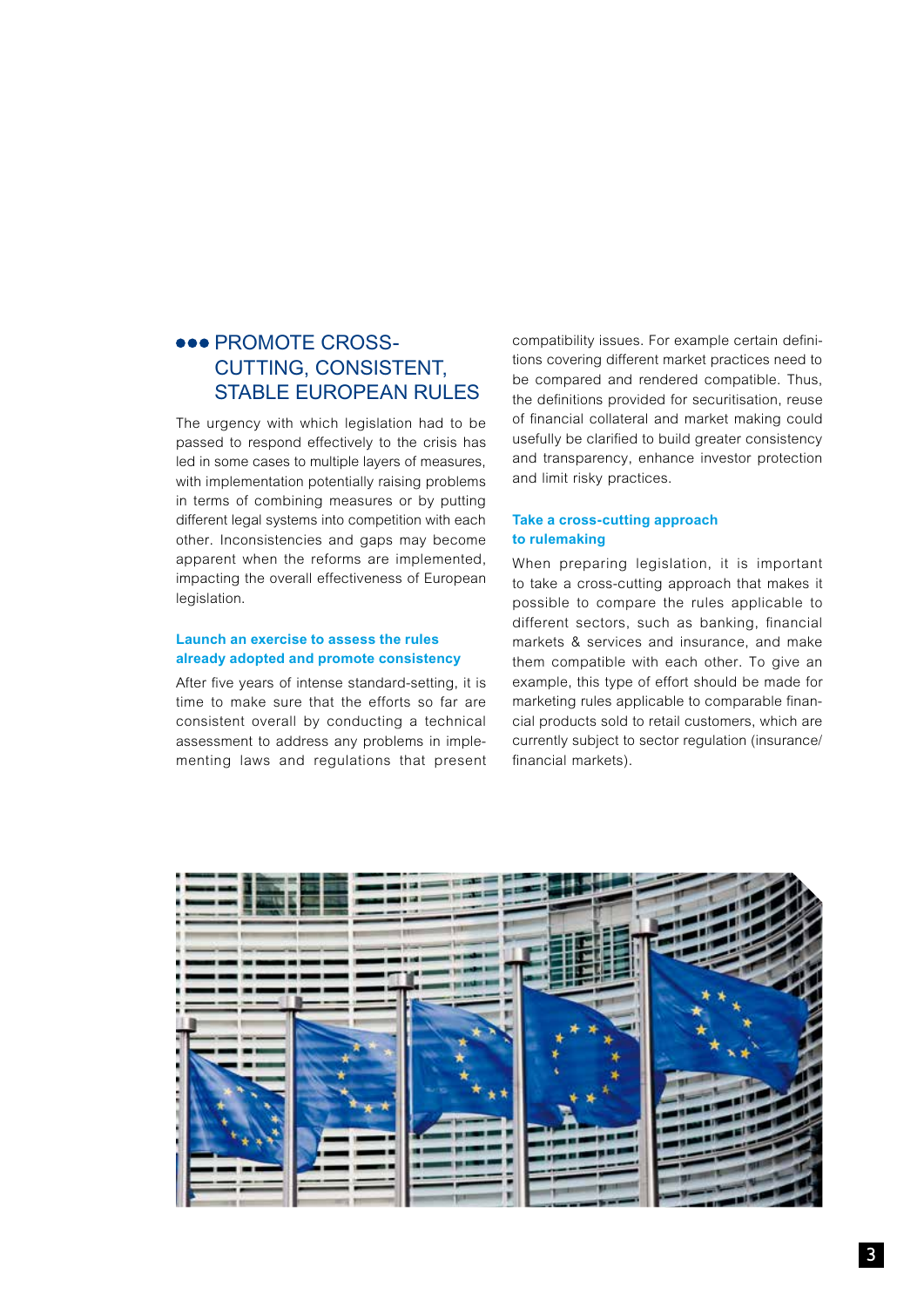#### *Promote stability and quality in standard-setting*

*Realistic timelines should be established for setting technical standards and revising adopted legislation. Preparing proportionate and appropriate responses to often highly complex questions, including consultation with financial services stakeholders, takes time. In addition, measures must be given time to take effect before assessing their impact with a view to a potential revision.*

## *PROMOTE THE EUROPEAN UNION'S PLACE IN A MULTIPOLAR WORLD*

*At a time when the globalisation and interconnectedness of markets require reforms to be implemented and supervised consistently at global level, the Union must continue to affirm its place on the international stage. It is important to defend the competitiveness of Europe's financial businesses and ensure that international convergence does not take place at the expense of Europe's interests.* 

#### *Promote mutual recognition of regulatory frameworks*

*European participants must be allowed to grow their business internationally on a level playing field. This means lobbying for an approach based on mutual recognition of regulatory frameworks.*  In this respect, it is essential to swiftly resolve the *question of the cross-border application of rules, notably through finalisation of OTC derivatives reforms. The efforts of the Financial Stability Board (FSB) and the International Organization of Securities Commissions (IOSCO) in their drive to achieve a sufficient level of detail in their principles should be supported and a careful monitoring of the implementation of these principles should be encouraged.*

#### *Uphold Europe's interests*

*Europe's interests must be upheld in negotiations with other countries and organisations. The EU must continue to push for the creation and application of high-calibre international accounting standards. The EU needs to strengthen its influence in international accounting standard-setting, notably through an overhaul of the organisation and tasks of the European Financial Reporting Advisory Group (EFRAG).* 

#### *Support the development of international standards*

*To improve the effectiveness of market surveillance and facilitate information-sharing by authorities, efforts such as the Legal Entity Identifier initiative must be supported.*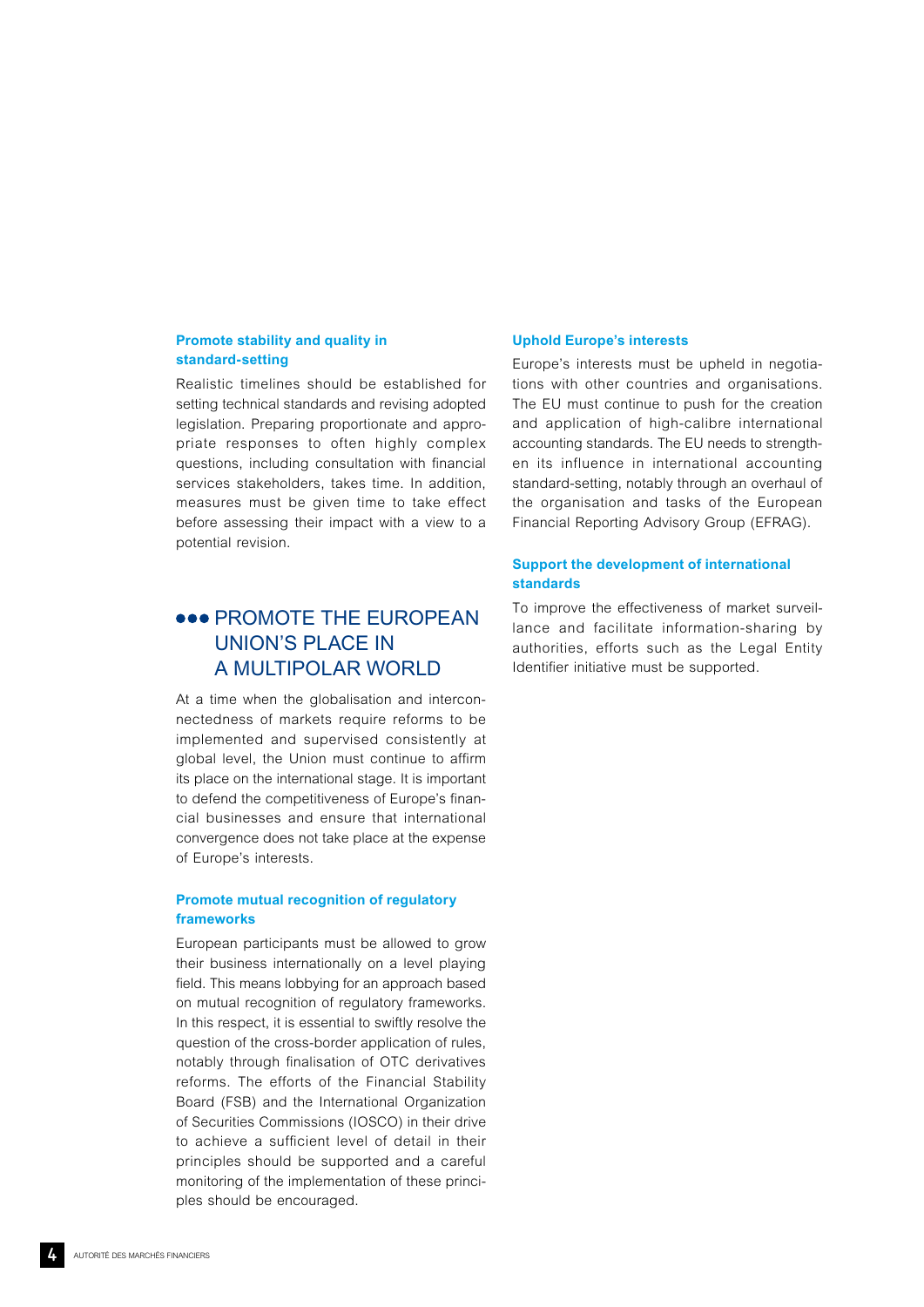# *GET FINANCE WORKING FOR EUROPEAN GROWTH*

*Finance needs to serve sustainable growth and be a factor in Europe's competitiveness. Many initiatives have already been taken to steer savings more effectively towards long-term investment and funding for growing companies and entrepreneurs. These efforts must be kept up, because banks, which have a*  dominant position in European financing today, will see the share of funding that they provide to the *economy shrink in relative terms, notably because of changes to prudential regulations made in the postcrisis period. In this setting, the new European legislature must endeavour to maintain the security of transactions and market and post-trade infrastructures, find new solutions to help companies obtain market financing, and support investors in financing the real economy while ensuring they have a clearer understanding of the associated risks and benefits.*

### *MAINTAIN MARKET EFFICIENCY AND INTEGRITY*

*Confidence in orderly markets is a prerequisite for growth. The European Market Infrastructure Regulation (EMIR) on derivative products traded over the counter (OTC) and the new Markets in Financial Instruments Directive (MiFIDII) represent major advances in this regard. These important reforms are designed to make transactions more sure, reduce market fragmentation, regulate high-frequency trading (HFT) and further enhance investor protection mechanisms. Implementing this legislation will be a vital challenge in the coming years for European financial centres and must be accompanied by measures to promote recognition and cooperation with other global financial centres, consistent with G20 commitments. Special attention must be given to supervising central counterparties (CCPs), which now play a pivotal role in guaranteeing transactions, and to harmonising market abuse enforcement in Europe.*

#### *Implement market reforms*

*It had become apparent that to restore confidence and renew the appeal of Europe's financial markets as a whole, the regulatory framework needed to be updated and strengthened to enhance transparency and provide investors with a high level of protection. MiFID II's implementing measures must therefore be precise and effectively calibrated to create an environment that is both safe and flexible.* 

*Exemptions must be strictly regulated and definitions sufficiently clear, including the definition of currency derivatives and commodity derivatives. In addition, market trading procedures, including the tick size regime for example, and HFT must be adequately regulated to contribute to market resilience. Regulation of commodity derivatives markets could also be further enhanced by setting up sector regulators for underlying markets, taking the energy market as a model.* 

#### *Effectively monitor and supervise CCPs*

*The new rules under EMIR are designed to make markets more stable, transparent and efficient. The reform requires standardised derivatives contracts to be cleared by a CCP. It thus gives clearing houses a key role but also a weighty responsibility, because more systemic risk will be concentrated with them. To preserve the stability and resilience of CCPs, Europe's supervisory system for these infrastructures must be strong and consistent, notably through the coordinated involvement of all affected supervisors and central banks.*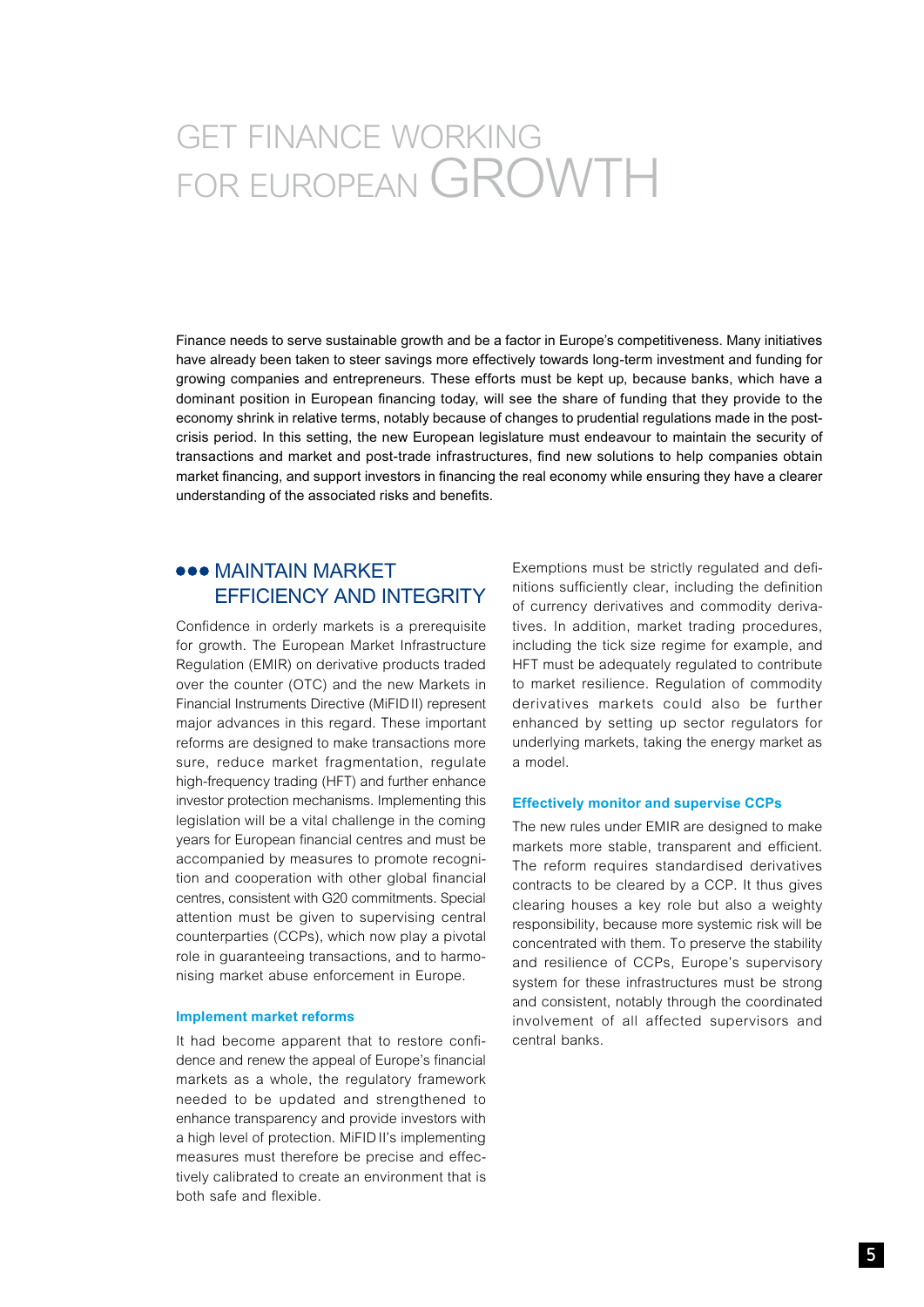#### *Assess the effectiveness of the enforcement system*

*Orderly financial markets rely in part on an effective, clear and uniform enforcement system. The legislation punishing market abuse has been completely revised. The effectiveness of the new arrangements must be assessed, particularly to ensure that they do not encourage regulatory arbitrage between Member States because of the option of setting up a system of administrative penalties.*

## *GET MARKETS TO WORK FOR THE REAL ECONOMY*

*Savings must be steered towards investments that support long-term economic growth and European companies and, by extension, jobs. With this in mind, a Capital Markets Union could be created through further integration, including, in stages, the establishment of a European securitisation market, a regulated corporate debt market and convergence in private placement practices.*

#### *Create a large European market for highcalibre securitisation*

*Securitisation can provide an extremely useful complement to corporate finance and bank refinancing. Work must be done to promote labelling, enhanced transparency and appropriate prudential treatment for high-quality securitisation. Steps should also be taken to encourage the emergence of a European securitisation market, particularly for the debt of small and medium-sized enterprises (SMEs).*

#### *Help SMEs and mid-tier firms access nonbank financing*

*The SME Growth Market label is an innovative development under MiFID II that needs to be promoted. For this, implementing measures must be adjusted so that these specialised markets* 

*can meet their objective and offer new sources of financing for SMEs within a specific investor protection framework. Development of the corporate debt market should also be encouraged by promoting regulated and transparent trading venues (most trading is currently done OTC) and convergence in private placement practices within Europe.*

*Crowdfunding, which is an alternative financing source, particularly for entrepreneurial projects, remains fragmented. Taking care not to disregard existing national regulations, a coordinated, pan-European approach should be taken to encourage growth in crowdfunding.*

#### *Make shadow banking more secure*

*While shadow banking may contribute positively to market functioning and financing, it also presents a number of risks, which include creating opportunities for regulatory arbitrage. For this reason, the development of shadow banking needs to be adequately regulated and supervised. Completing the reform of money market funds, which represents one aspect of this process, should remove the risk of large-scale redemptions (runs).*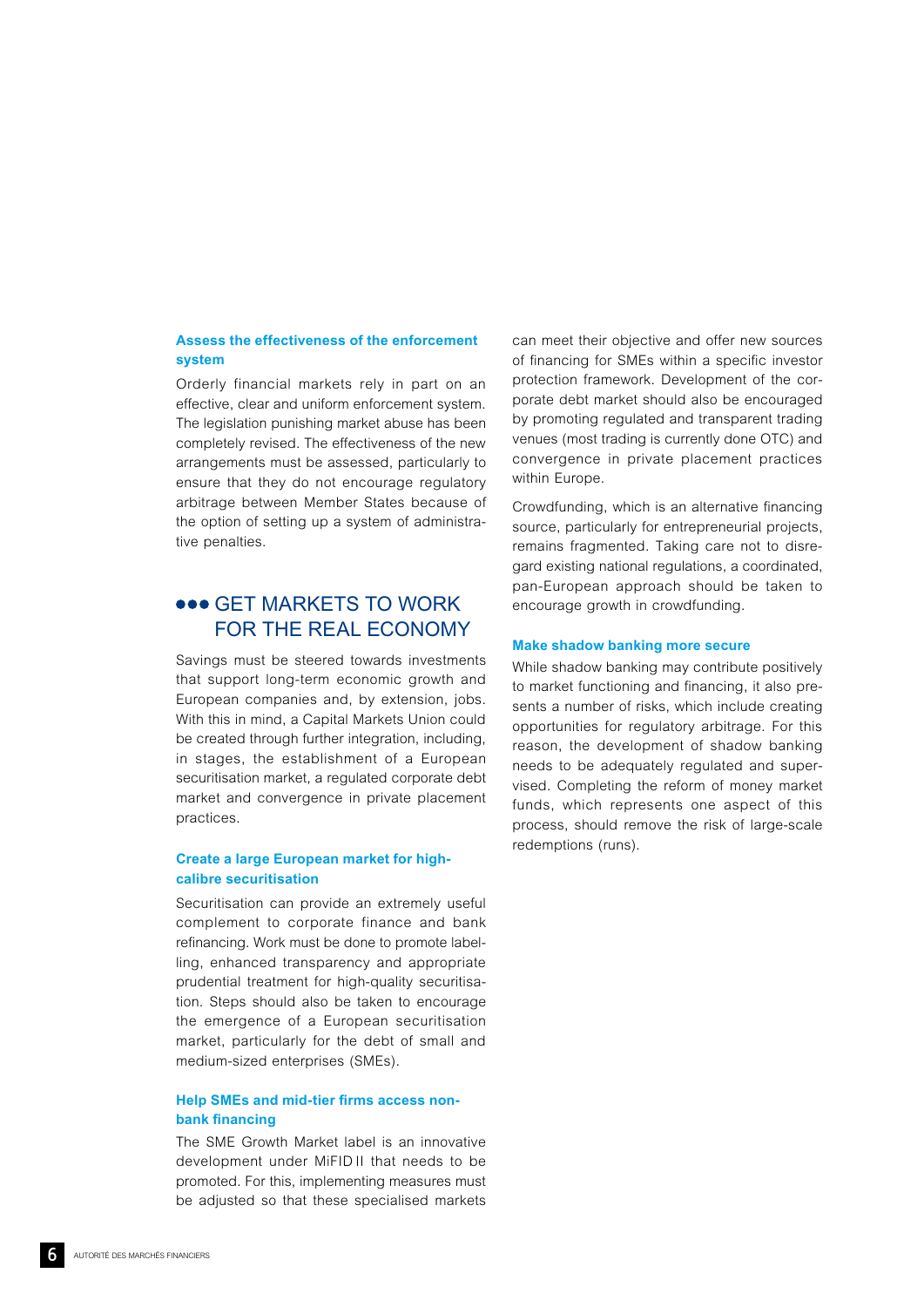### **800 REBUILDING ISSUER AND** *INVESTOR CONFIDENCE IN CAPITAL MARKETS*

*To rebuild confidence, European countries have launched a far-reaching programme of structural reforms. But the faith of issuers and investors in financial markets must be further strengthened to sharpen their appetite for and understanding of risk and foster their willingness to place savings in long-term growth projects.*

#### *Promote greater shareholder engagement*

*Corporate governance needs to be strengthened and efforts made to align the interests of issuers with those of investors. As part of this, care must be taken during the review of the Shareholder Rights Directive to ensure the proportionality of the transparency obligations placed on institutional investors and asset managers and to promote convergence in the rules governing transactions between companies and related parties. The creation of a high-quality European reference framework for governance and social and environmental responsibility, which could act as a driver for corporate performance and better balanced growth, would be a major advance. Moreover, efforts must be continued to encourage convergence in environmental, social and governance (ESG) reporting standards and improved oversight of ESG certification organisations and rating agencies.*

#### *Promote better financial literacy among savers and simplify information to make it understandable and useful*

*If they are taught about the risk and reward properties of different types of investments, notably in equities, retail investors can be attracted to products that generate long-term growth and encouraged to channel a portion of their savings to these financial instruments. Specific guides, programmes and spaces offer one way to improve economic and financial literacy.*



*Currently, investors get very comprehensive information. At times, however, the information provided is disproportionate or inappropriate in terms of the goal, which is to make sure that savers are properly informed. The prospectus regime needs to be simplified so that it is better suited to its purpose, namely to inform investors, and more attuned to the needs of issuers, especially SMEs. Similarly, the implementing measures of the regulation on the key information documents for packaged retail and insurance-based investment products must meet the regulation's goals on providing simplified, clear information.*

#### *Steer savings towards companies and longterm investment*

*SMEs can be made more appealing to investors by encouraging the development of investment advisory, research and financial analysis activities. The opportunities represented by medium-sized and mid-tier firms need to be more effectively presented to investors.*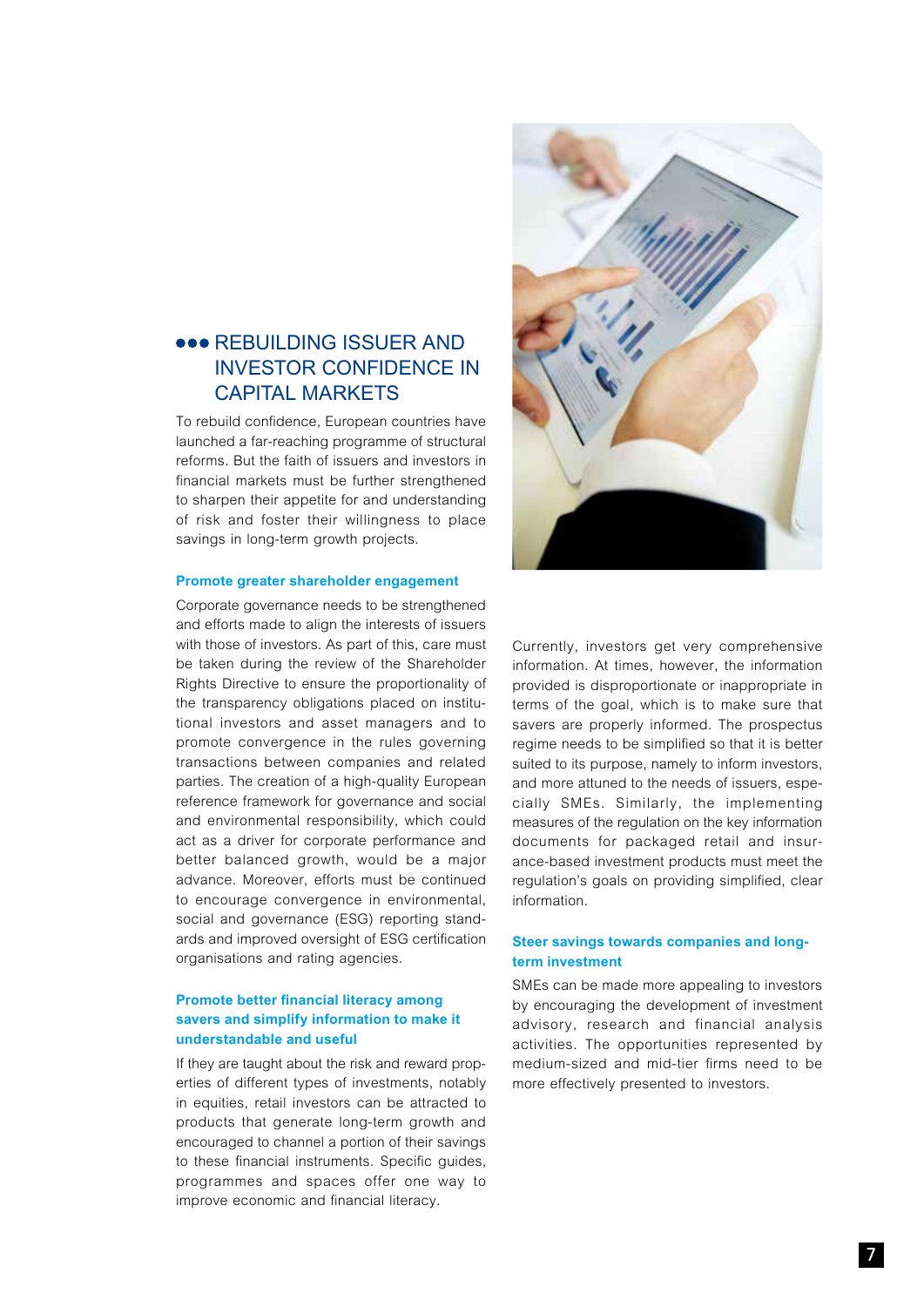# *GLOSSARY*

#### *CONTRACT FOR DIFFERENCE (CFD)*

*Contract between two parties whereby the investor acquires the right to receive or obligation to pay the difference between the current value of an underlying asset (a currency pair, a share, a market, index, etc.) and its value at contract time.*

#### *OVER THE COUNTER (OTC) DERIVATIVE*

*Contract related to the value or future situation of an underlying interest (e.g. an exchange rate) and traded directly between the buyer and seller rather than on an exchange.*

#### *LEGAL ENTITY IDENTIFIER (LEI)*

*International standard developed by the Financial Stability Board (FSB) which uniquely identifies parties to financial transactions.*

#### *CROWDFUNDING*

*Method of raising money directly from a large number of people (hence "crowd"), rather than through traditional market participants, in order to finance an artistic, humanitarian, entrepreneurial or similar project..*

#### *SHADOW BANKING*

*As defined by the FSB, any form of credit intermediation involving entities and/or activities outside the conventional banking system.*

# *The AMF's commitment*

*The Autorité des Marchés Financiers (AMF) is committed to promoting regulated markets*  that work to finance the economy. The AMF is closely involved in European and international *work on financial regulation. Boasting an extensive array of powers, ranging from regulation and authorisation to surveillance, inspection, investigation and enforcement, the AMF brings its expertise, experience and commitment to bear, helping to establish high-calibre European and international standards and rules through its participation in bodies such as the Financial Stability Board (FSB), the International Organization of Securities Commissions (IOSCO) and the European Securities and Markets Authority (ESMA). The AMF is a member of about*  fifty ESMA working groups, sits on all of IOSCO's standing committees, and chairs or *co-chairs many international taskforces.*